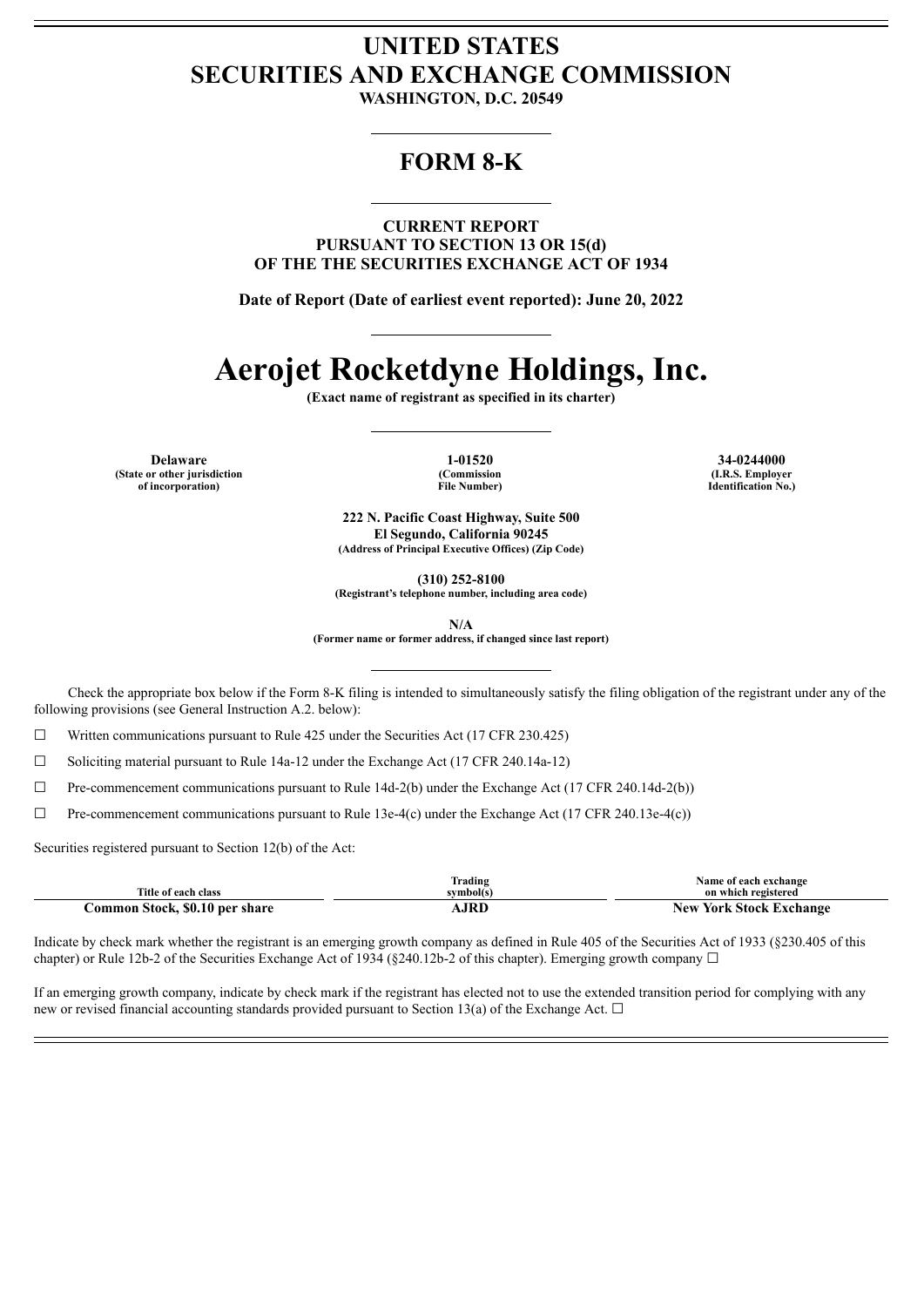#### **Item 7.01 Regulation FD Disclosure.**

On June 20, 2022, Aerojet Rocketdyne Holdings, Inc. issued a press release, a copy of which is attached to this Current Report on Form 8-K as Exhibit 99.1 and incorporated herein by reference.

#### **Item 9.01. Financial Statements and Exhibits.**

#### **(d) Exhibits**

| <b>Exhibit No.</b> | <b>Description</b>                                                          |
|--------------------|-----------------------------------------------------------------------------|
| 99.1               | Aerojet Rocketdyne Holdings, Inc. press release dated June 20, 2022.        |
| 104                | Cover Page Interactive Data File (embedded within the Inline XBRL document) |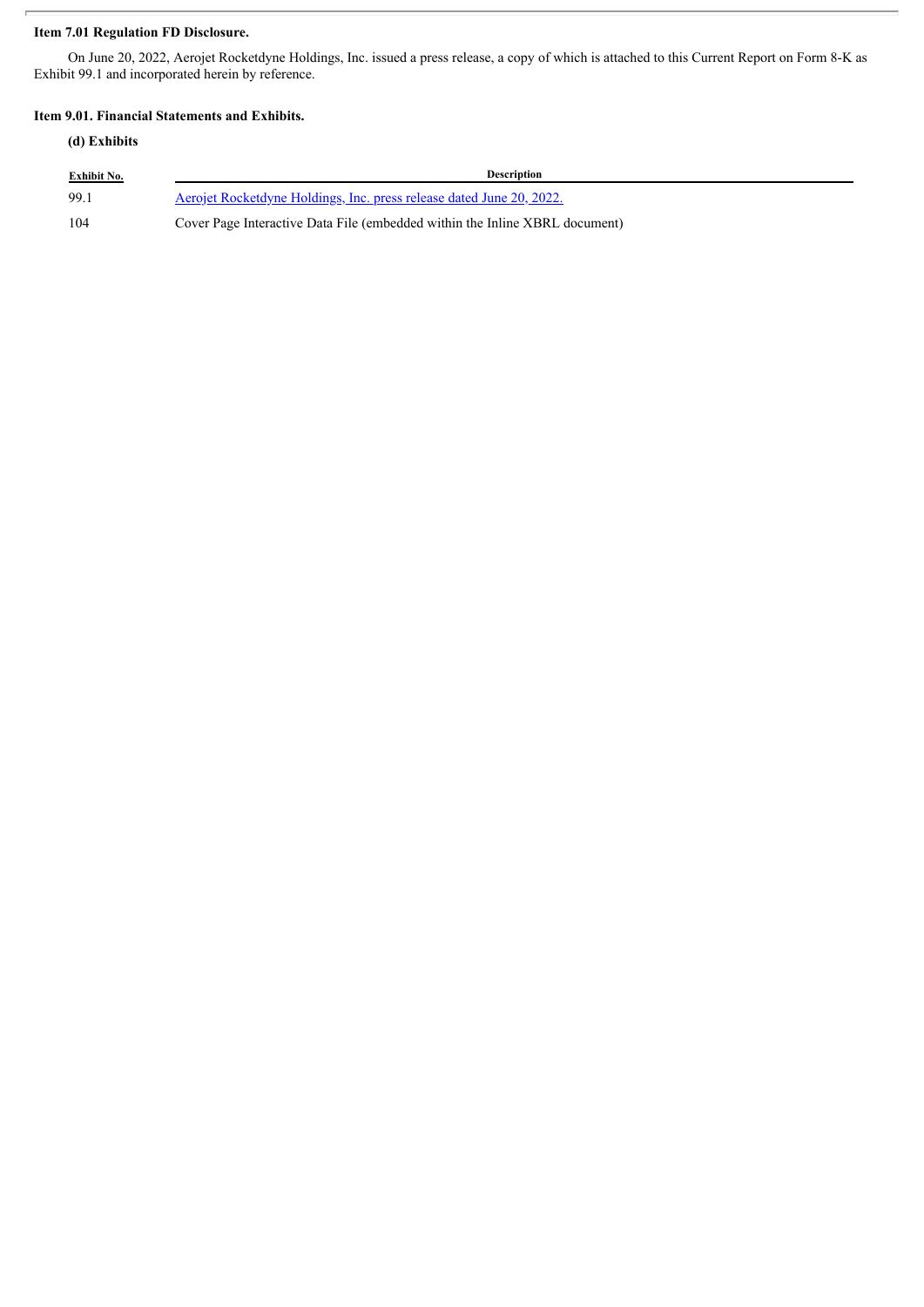**SIGNATURE**

Pursuant to the requirements of the Securities Exchange Act of 1934, as amended, the registrant has duly caused this report to be signed on its behalf by the undersigned hereunto duly authorized.

#### **AEROJET ROCKETDYNE HOLDINGS, INC.**

Date: June 21, 2022 By: /s/ Daniel L. Boehle

Name: Daniel L. Boehle

Title: Vice President, Chief Financial Officer